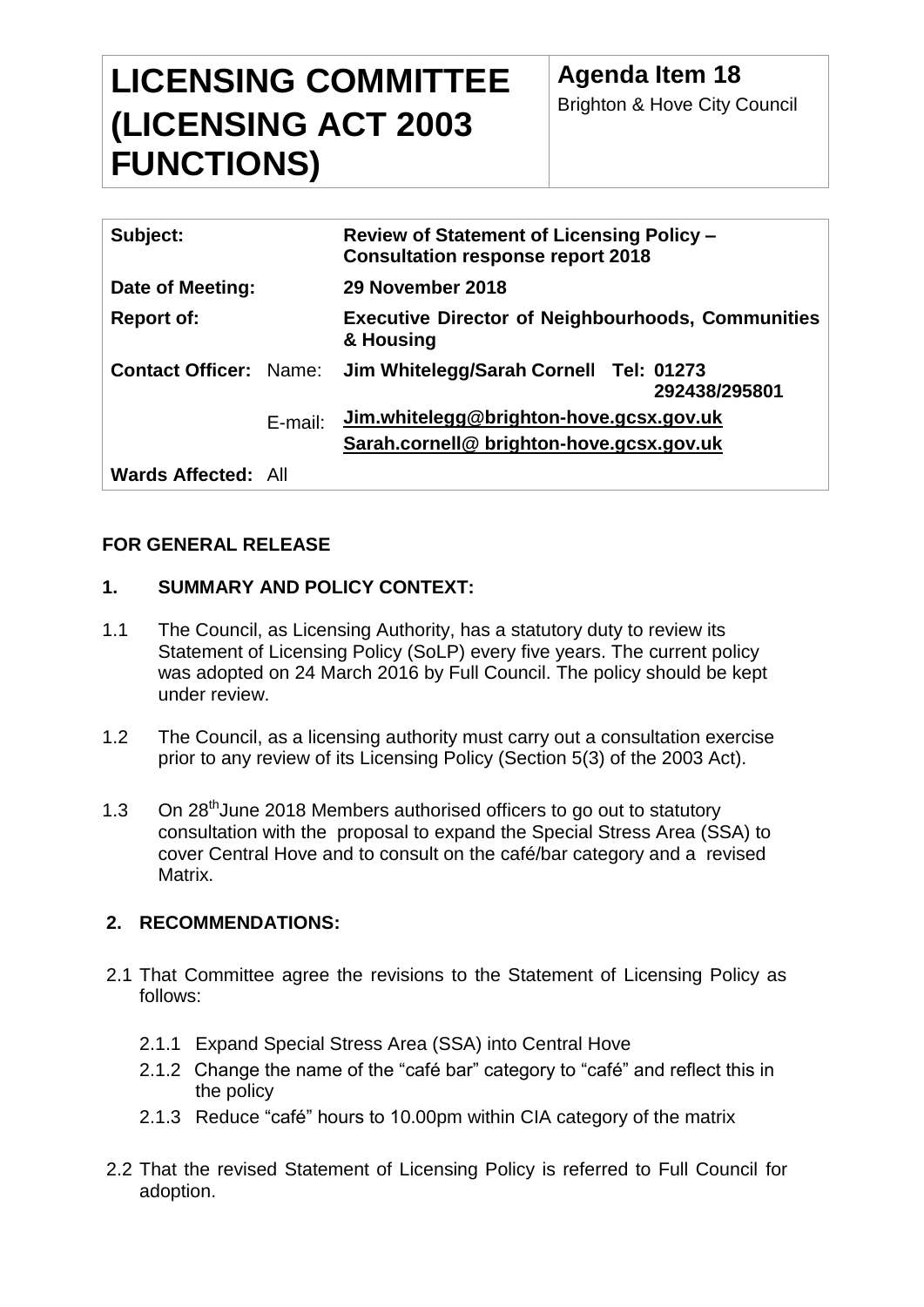# **3. CONSULTATION**

- 3.1 Consultation commenced on  $23<sup>rd</sup>$  July 2018, but was restarted on the 9<sup>th</sup> August. due to an error on the on-line portal, closing on the  $4<sup>th</sup>$  October 2018. A copy of the consultation document, including the proposed extended SSA, can be found in Appendix A.
- 3.2 National Guidance states at 13.4 that before determining its policy, the licensing authority must consult the persons listed in section 5(3) of the 2003 Act. These are:
	- The chief officer of police for the area
	- The fire and rescue authority for the area
	- The local authority's Director of Public Health in England
	- Persons/bodies representative of local premises licence holders
	- Persons/bodies representative of local club premises certificate holders
	- Persons/bodies representative of local personal licence holders; and
	- Persons/bodies representative of businesses and residents in its area.
- 3.3 Consultation was undertaken with these statutory consultees and more generally via the consultation, Licensing Strategy Group, the city LATs (Local Action Teams), BID, B&H Economic Partnership and Brilliant Brighton. If committee are minded to agree the recommendations, the revised statement of licensing policy must be referred to Full Council.

## **4. RELEVANT BACKGROUND INFORMATION/CHRONOLOGY OF KEY EVENTS:**

## **4.1 Expanding the Special Stress Area (SSA) to cover Central Hove**

Officers and Police Licensing support extension of SSA to reflect the number of licensed premises in Church Road Hove, the evidence from Public Health framework document and that it would be consistent with the current SSA that acts as a buffer to the CIZ. The SSA is defined as an area of concern to be monitored for levels of public nuisance and anti social behaviour (ASB). Applications in the SSA are expected to have a robust operating schedule with appropriate conditions. Unlike the CIZ there is no presumption of refusal. The Police's submission is contained in Appendix B.

# **4.2 Café Bars**

The Council's Statement of Licensing Policy (SoLP) (paragraph 3.3.3) states:

**Café Bars** - the licensing authority may be prepared to look favourably upon an application for the grant of a licence, subject to the following conditions that will prevent the premises becoming a public house.

- The sale of intoxicating liquor and other beverages shall be waiter/waitress service for consumption by persons seated at tables.
- Substantial food shall be available at all times.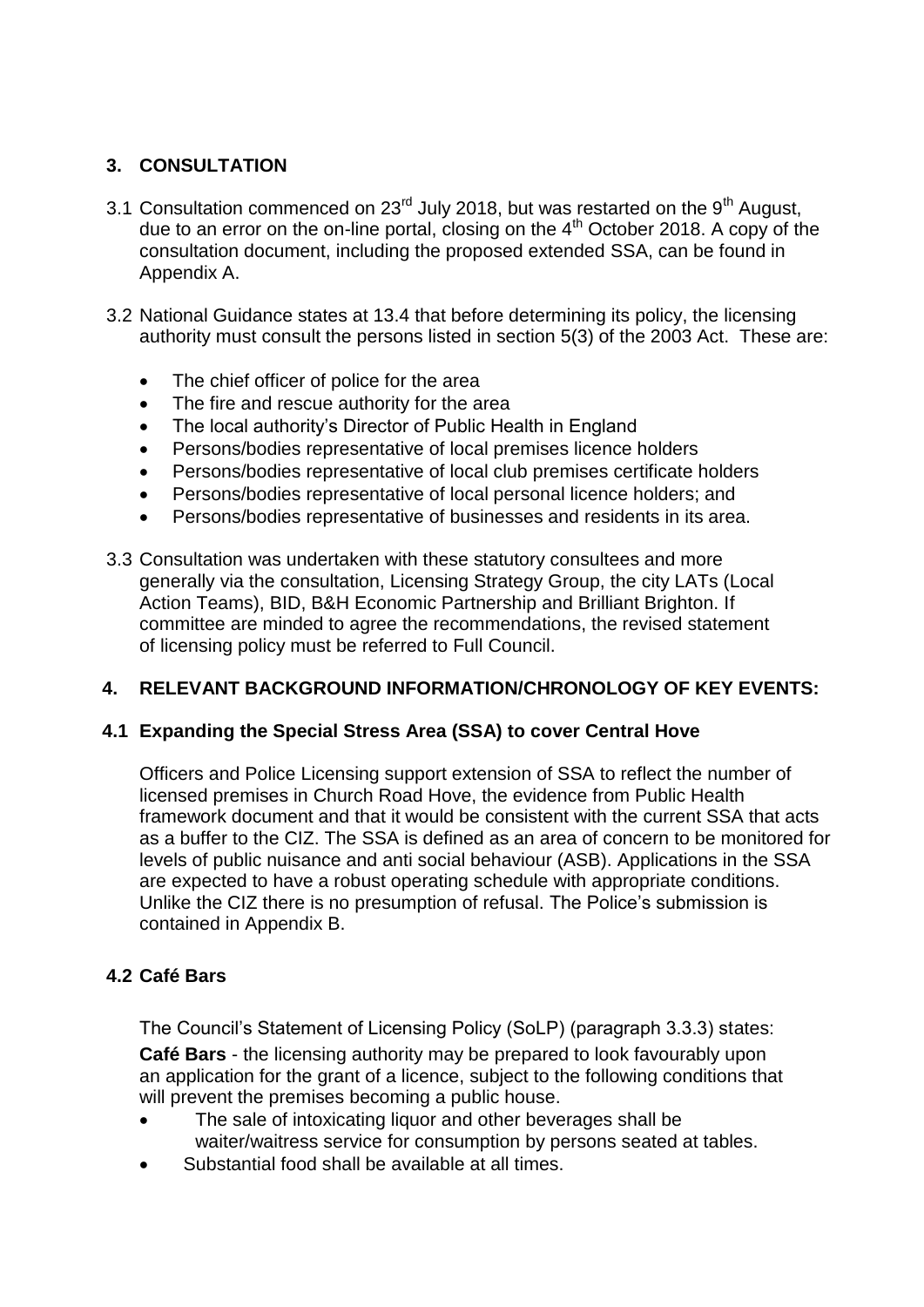The current situation regarding café bars is:

- Annual report shows an increase in café bars granted 2017/18 but a big decrease in pubs/clubs. There are considerably more pubs and restaurants in the City compared to café bars. As of March 2018 there were 323 Pubs, bars & nightclubs, 297 Restaurants and 89 café bars.
- SoLP look favourably on Café bars 3.3.3
- Cumulative Impact Policy (CIP) is not absolute and recognises the different impact from different types of venues
- The term "café bars" to define this category of premises is misleading. Officers suggest the term "café" is more appropriate as essentially we are not talking about bars but small food led cafes or delis where alcohol is not the primary activity and the venues do not open late. It is also suggested adding notes to the matrix that this category is defined as "small food led establishments".
- It is suggested that the character and operation of this kind of premises is different from that of a pub. Alcohol is not the primary focus, and thus patrons are not likely to become intoxicated. The hours are limited. There is less potential for negative impact on the four licensing objectives: The prevention of crime & disorder, public safety, the prevention of public nuisance and protection of children from harm.
- 4.3 To change policy we would need evidence to show these venues are undermining one or more of the four licensing objectives and/or are contributing to negative cumulative impact.
- 4.4 The matrix approach provides a vision of what the licensing authority would like to see within its area and gives an indication of likelihood of success or otherwise to investors and local businesses making applications. It is a mechanism for the locally accountable licensing authority to shape its local area and address public, social policy issues. It balances the need for protection for local residents against the interests of the local economy, local employment and potential investors. The matrix does not apply to existing premises, just new/variation applications. It is illustrative and each panel must consider each application on merit, including location and type of premises/activities.
- 4.5 Café bar conditions have been around before the Licensing Act 2003 and were converted over from some licences from the old Magistrates court so they are not a new concept. Since café bars, as a category, were formerly introduced in to the Matrix in 2016 there has been an increase in the number of applications for café bars but a decrease in both restaurant and pub applications. Prior to this there was a lot of confusion around where café bars fell within the Matrix, whether they should be considered a restaurant or a bar.
- 4.6 Following consultation it is proposed to change the name from "café bar" to "café" both in the body of the policy and to add a note to the matrix.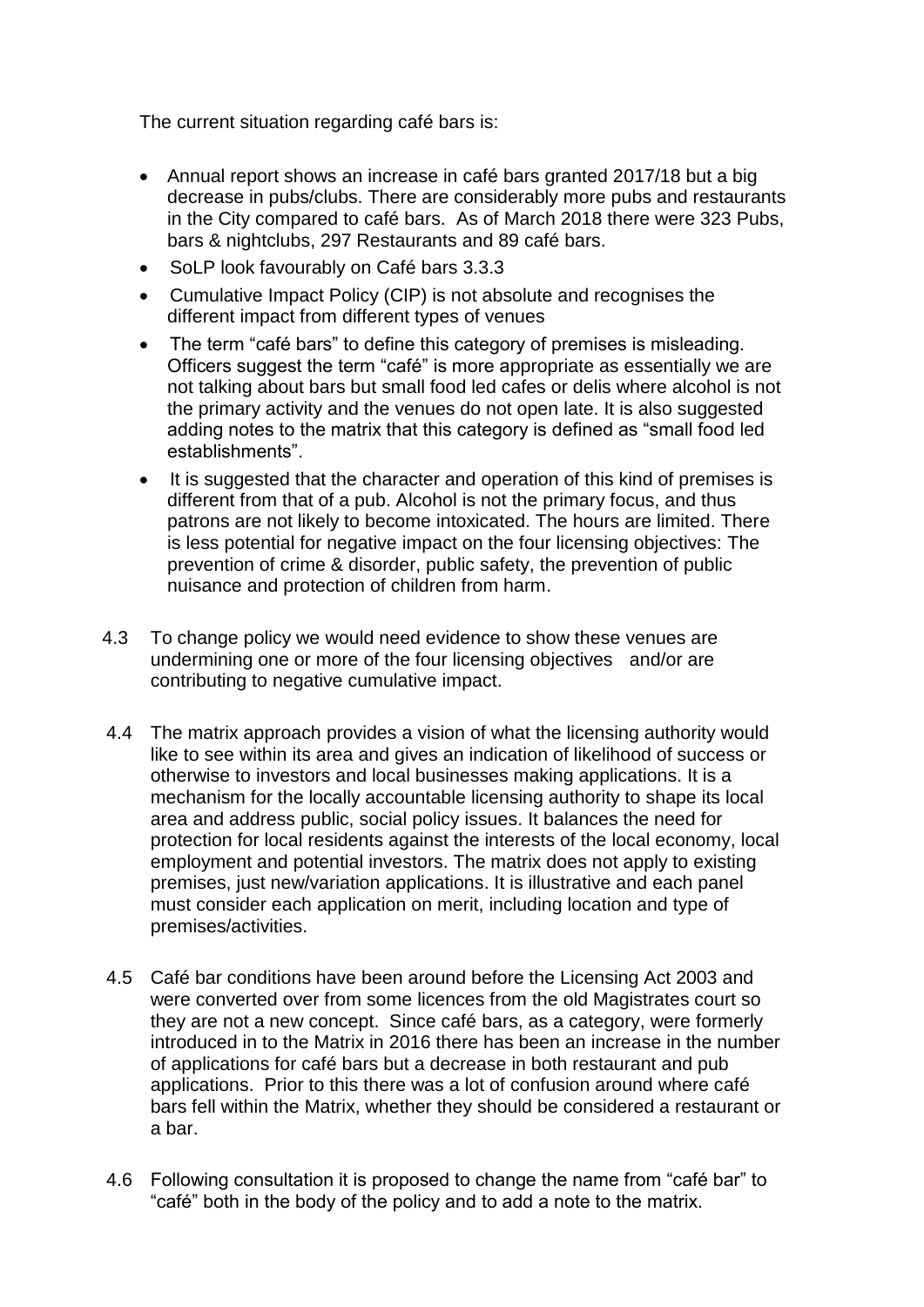- 4.7 Although the police do not support the reduction, the balance of supporters from the portal is marginally in favour of a reduction of hours, with most responses 10pm or later. Public Health make the point that licensed cafes may encourage moderate drinking in the evenings by the clientele who might otherwise go to pubs and bars.
- 4.8 Concern has been raised about the increase in café bars granted in the CIZ. Resident's representations to licensing panels have highlighted issues of saturation of licensing premises in the CIZ, particularly the North Laine area, leading to an increase in public nuisance and Members have raised their concerns. Therefore, it is suggested to reduce the hours of café bars in the CIZ from the current 11.30pm to 10pm.

# **5. CONSULTATION RESPONSES**

A summary of the responses are detailed below. A copy all the other consultation responses can be found in Appendix B.

- 2 Responsible Authorities responded (Police and Director of Public Health).
- 5 responses were received by letter or email, 3 from local residents, 1 local business, and British Beer and Pub Association (BBPA).
- 73 responses were received via the council's on-line consultation portal.

# **5.1 Sussex Police Response**

Sussex Police consultation response includes a report on extending the SSA into Central Hove and detailed analysis of incidents in café/bars compared to other categories of licensed premises. A full copy of the Police's consultation response can be found in Appendix B.

Q.1. Police support strongly agree with the proposal to extend the SSA into Central Hove and provide details of incident analysis and mapping of alcohol related incidents and licensed premises in Central Hove.

Q.2a. Police also strongly agree with the proposal to change the name of the café bar category to "café".

Q.2b. The Police tend to disagree with the proposal to reduce the hours for café bars in the CIZ. They have reviewed data relating to premises types, including the number of incidents and a weekly breakdown during 2017. Also included are tables for types of premises, number and types of incidents and the time those incidents occurred. The police conclude that there is not the evidence to support a reduction in the hours for the café bar category.

# **5.2 Director of Public Health Response**

A full copy of the Director of Public Health's (DoPH) consultation response can be found in Appendix B.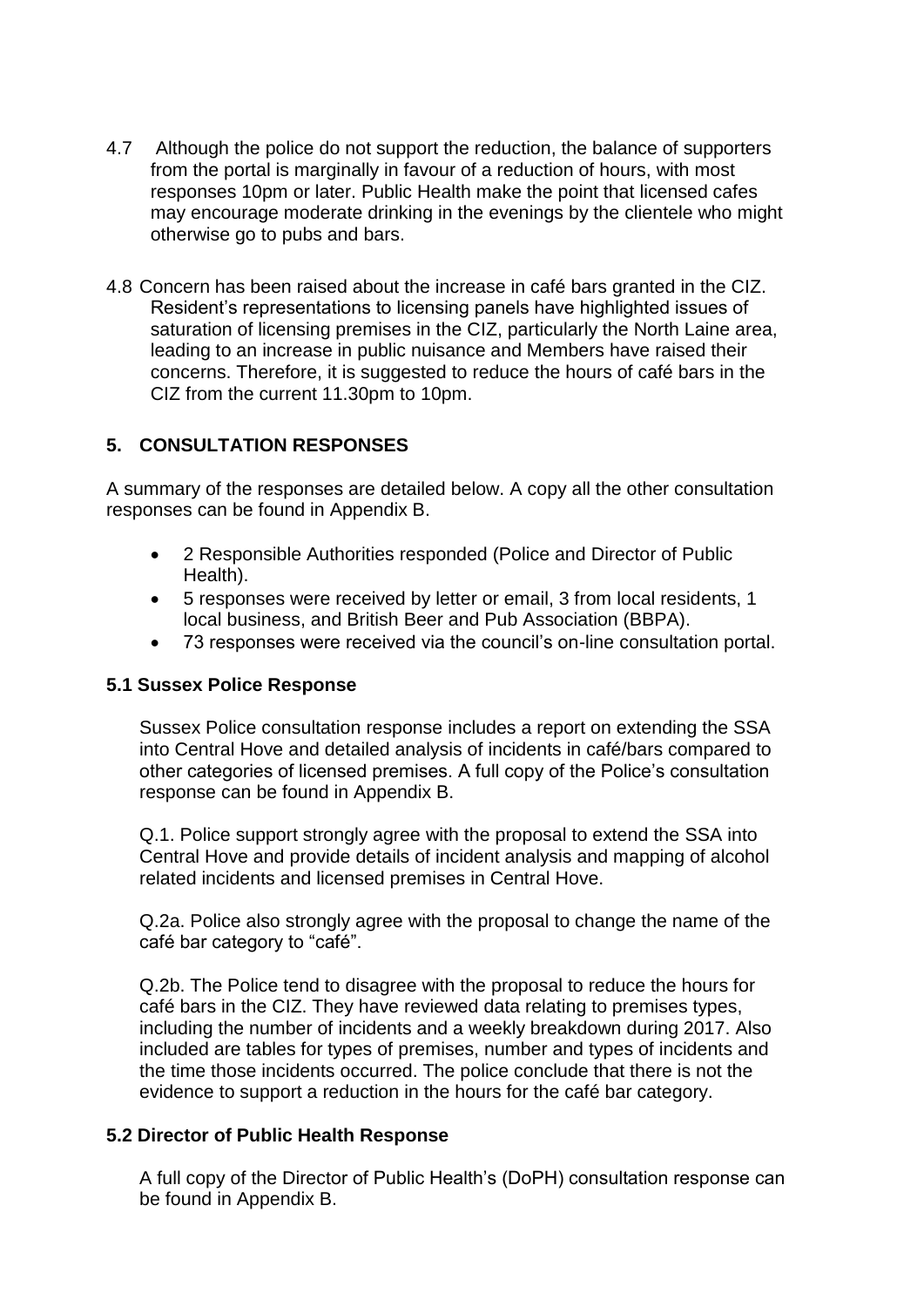Q.1. Director of Public Health (DoPH) support the proposal to extend the SSA into Central Hove, referencing the Public Health Framework for Assessing Alcohol Licensing document.

Q.2. DoPH agrees with the change of name from "café/bars" to "café". With regards to reducing hours for café/bar category in CIZ to earlier in the evening, the DoPH states that in general public health would support initiatives aimed at reducing the amount of alcohol available across the city. Reducing the times during which cafes could serve alcohol to their customers would most probably contribute to this. However, what is not clear is whether licensed cafes encourage moderate drinking in the evenings by their clientele who might otherwise go to pubs and bars.

## **5.3 Email responses**

Two local residents and 1 local business emailed in support of extending the SSA into Central Hove. The British Beer and Pub Association (BBPA) also made a submission against the extension of the SSA.

All responses can be found in Appendix B.

#### **5.4 On-line Portal responses**

A total of 78 responses were received via the portal – 54 responding as local residents, 8 local community reps, 4 visitors, 1 stakeholder, 1 licence holder and 10 local businesses. A summary of the responses is detailed below:

- Q.1. Extending the SSA into Central Hove
	- 37 Strongly agreed
	- 19 Tended to agree
	- 9 Strongly disagreed
	- 5 Tended to disagree
	- 3 Neither

#### Q.2a. Change name "Café Bar" to "Café"

- 29 Strongly agreed
- 16 Tended to agree
- 11 Strongly disagreed
- 6 Tended to disagree
- 11 Neither

## Q.2b. Reduce Hours for "Café Bars" in CIZ

- 30 Strongly agreed
- 12 Tended to agree
- 16 Strongly disagreed
- 9 Tended to disagree
- 6 Neither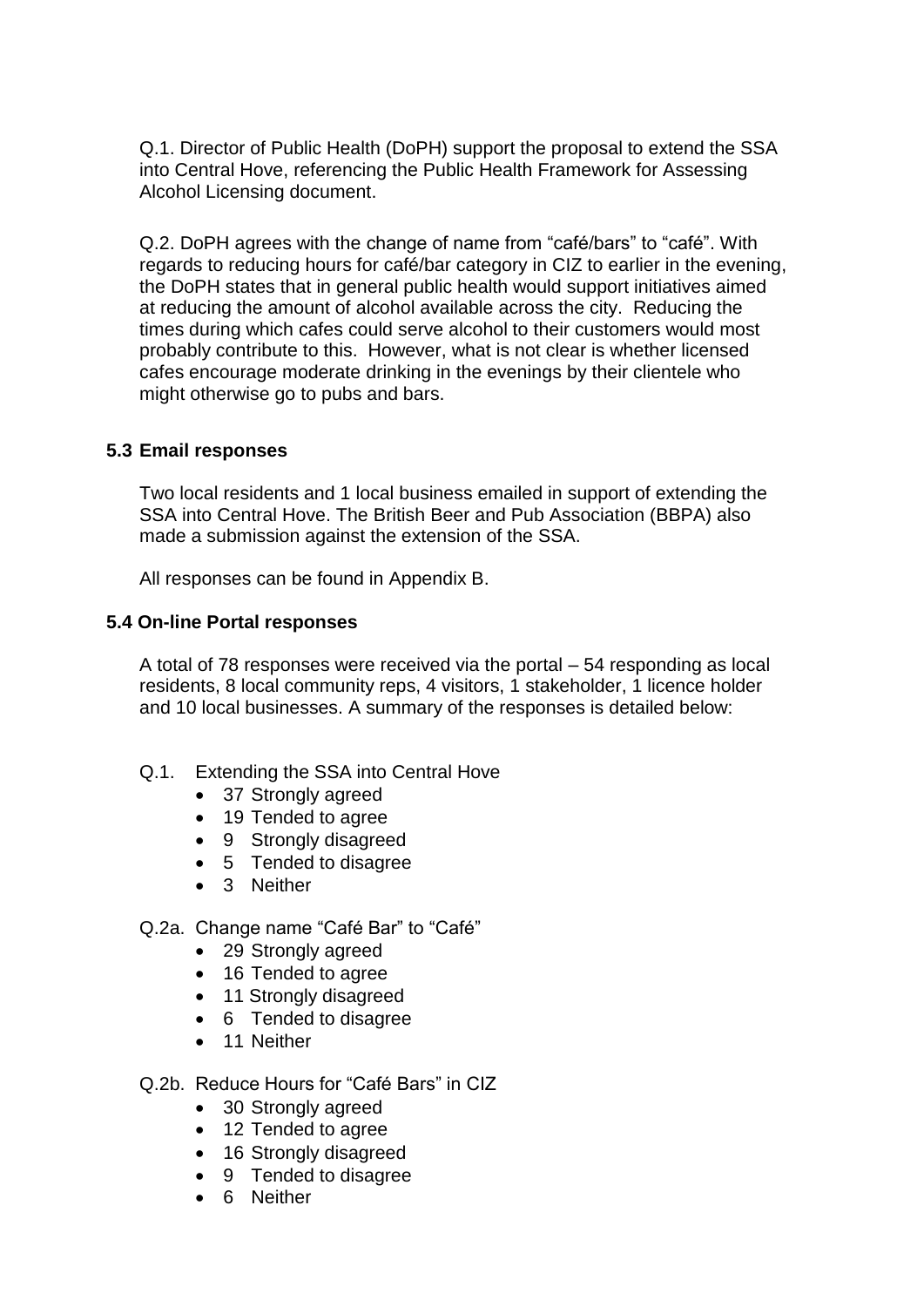For those respondents that agreed with the proposal to reduce hours for café bars in the CIZ, the following times were suggested:

- 23.00Hrs 7 suggestions
- 22.30Hrs 5 suggestions
- 22.00Hrs 10 suggestions
- 21.30Hrs 2 suggestion
- 21.00Hrs 4 suggestions
- 20.00Hrs 3 suggestions
- 19.00Hrs 1 suggestion

If members were minded to agree the statement of licensing policy, Full Council alone can exercise the function of revising the authority's policy.

# **6. FINANCIAL & OTHER IMPLICATIONS:**

6.1 Financial Implications:

There are no financial implications arising from the recommendations made in this report. The Licensing Act 2003 provides for fees to be payable to the licensing authority in respect of the discharge of their functions. The fee levels are set centrally by government.

Finance Officer Consulted: Michael Bentley Date: 12.10.18

## 6.2 Legal Implications:

These are set out in the report. The SoLP should follow the fundamental principles set out in the Licensing Act 2003 and statutory guidance Following the consultation exercise, the views of all those persons or bodies should be given appropriate weight when determining the policy. Revisions made to the policy without evidential basis are likely to be vulnerable to challenge.

Lawyer Consulted: Rebecca Sidell **Example 20** Date:

## 6.3 Equalities Implications:

A rebuttal presumption against new licensed premises in a CIA may reduce the ability for small businesses to open as off-licences. Affected businesses may often be operated by members of minority ethnic groups.

## 6.4 Sustainability Implications:

Licensed premises throughout the city rely on local licensing policies in ensuring there is clear guidance on the continued operation of local businesses. Maintaining a regularly reviewed policy, which has undergone public consultation, will ensure a consistency of support to licensed premises, members of the public and other stakeholders affected by these activities.

6.5 Crime & Disorder Implications: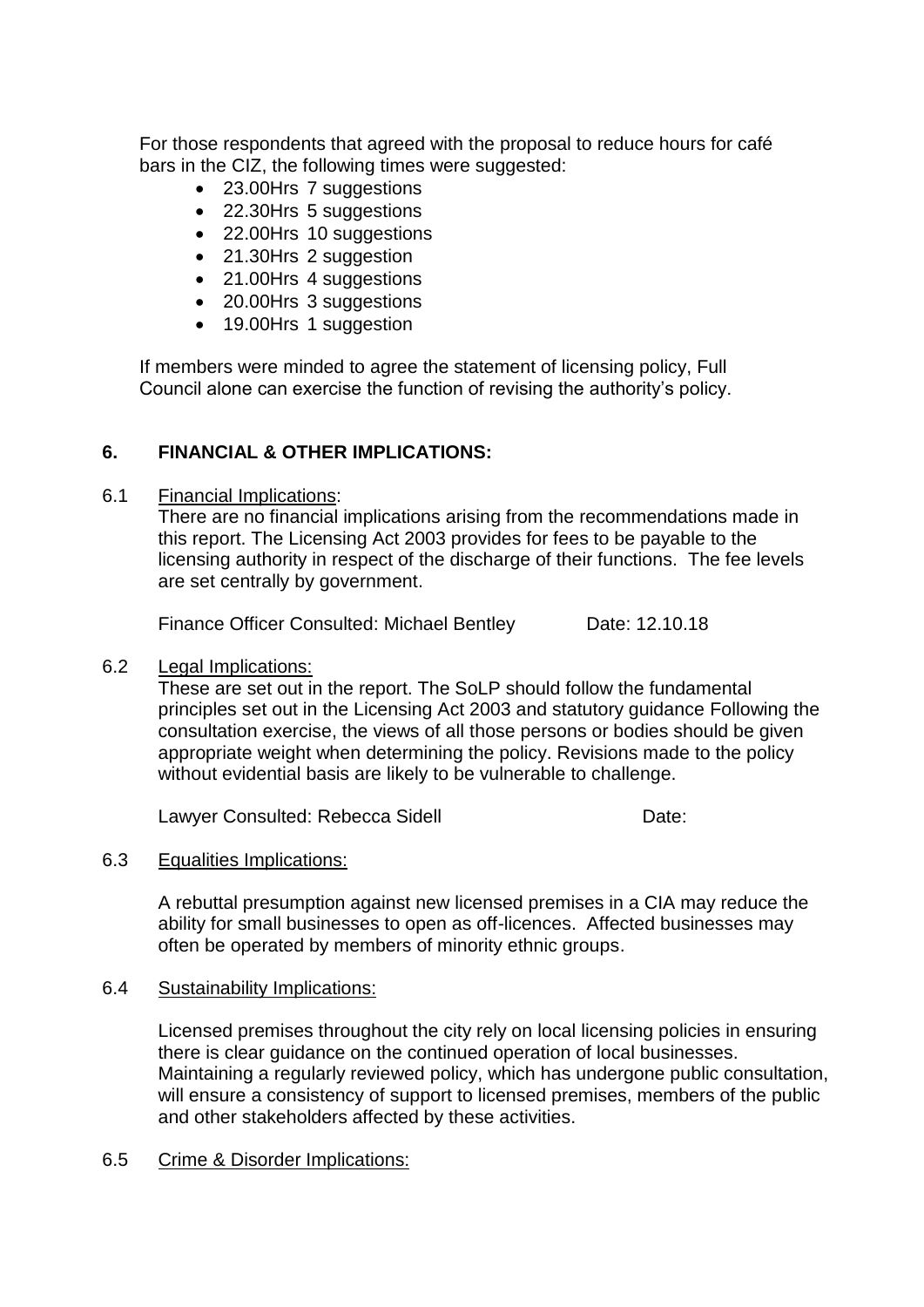CIA proposals are geographically based around evidence of crime and disorder, etc. and should assist in the council's overall aim in reducing current levels. The Special Policy promotes the four licensing objectives: public safety, the prevention of crime and disorder, the prevention of public nuisance and the protection of children from harm.

### 6.6 Risk and Opportunity Management Implications:

Failure to meet this statutory duty would lead to uncertainties in decision making, loss of business continuity and an inability to meet customer care standards.

#### 6.7 Corporate / Citywide Implications:

The policy promotes the licensing objectives and sets out a general approach to making licensing decisions. The licensing authority must carry out its functions with a view to promoting the licensing objectives and this Special Policy is framed around those objectives.

Proposals for new licensed premises, or for certain variations to existing ones, within a CIA will normally be refused following relevant representations unless it can be demonstrated that there will be no negative cumulative impact.